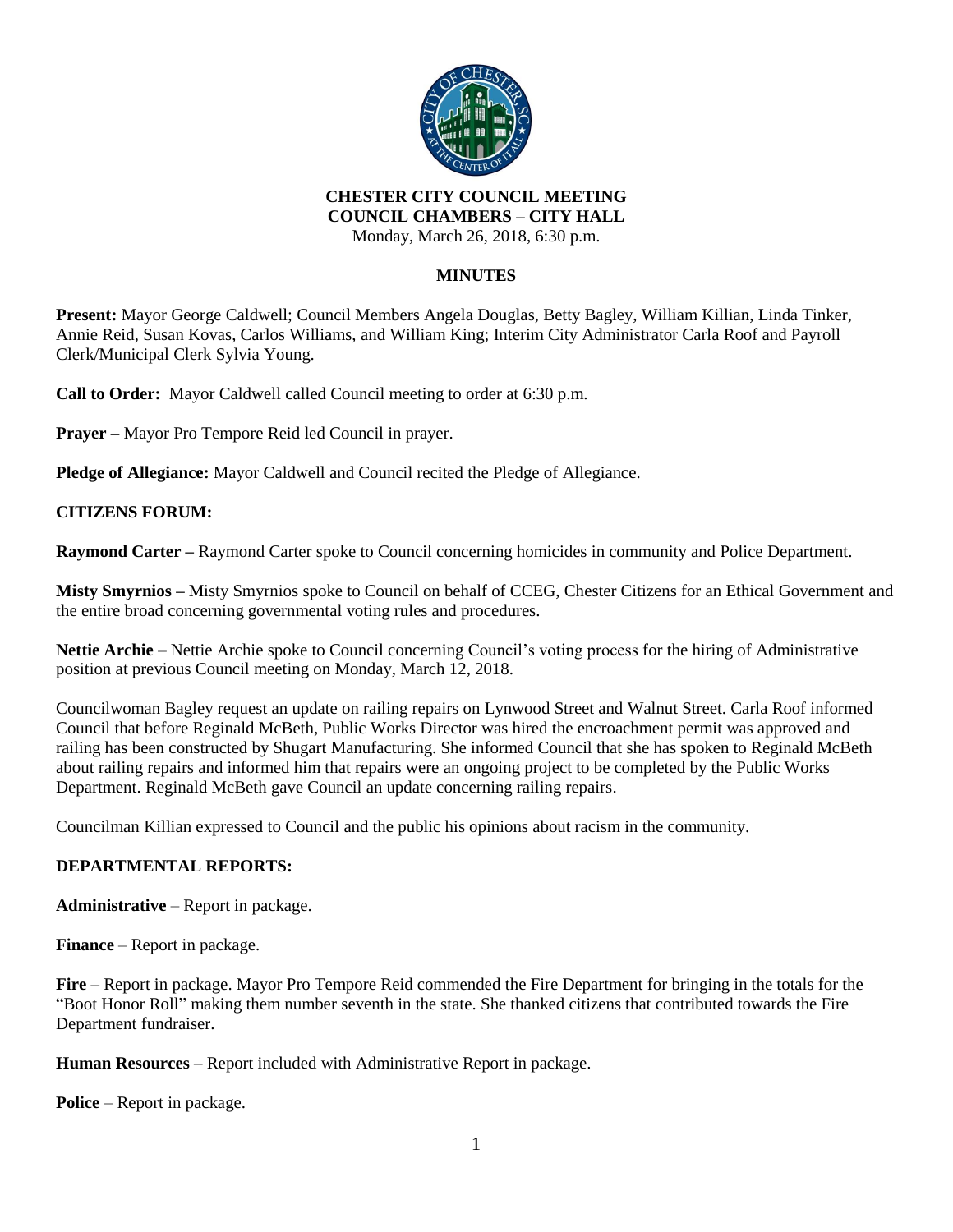### **Public Works** – No report.

**Recreation** – Report in package.

Councilwoman Tinker made a motion to accept the Departmental Reports as presented in package with any necessary corrections. Councilwoman Kovas seconded the motion. The motion carried unanimously. Councilman King expressed to Council his concerns about railing repairs at Walnut Street and Lynwood Street. He requested that Mr. McBeth repair railing as soon as possible for public safety. Mr. McBeth assured Councilman King that he would start on railing repairs first thing in the morning.

### **COMMITTEE REPORTS:**

**Finance –** Minutes for February 26, 2018 and March 5, 2018 meetings in package.

**Properties –** No report.

**Public Safety –** Minutes for January 18, 2018 and February 23, 2018 meetings in package.

**Public Works –** Minutes for March 21, 2018 meeting in package. Councilman Williams and Mr. McBeth gave Council updates concerning the Public Works Department projects. Councilman Williams informed Council that Public Works Department Strategic Planning Session is scheduled for Friday, April 6, 2018 at 3 p.m. at City Hall in Conference Room. Council discussed Earth Day Event scheduled for Saturday, April 21, 2018, relocating event to the Farmers Market, to precede to Wylie Park to clean-up. Vendor fees will not be waived for event.

**Recreation –** No report.

After discussion, Councilwoman Tinker made motion to accept the Committee Reports as presented in package with any necessary corrections. Councilwoman Bagley seconded the motion. The motion carried unanimously.

### **COMMISSION REPORTS:**

**Evergreen Cemetery** – No report.

**Historic Preservation -** Minutes for March 1, 2018 meeting in package.

**Planning Commission –** No report.

**Zoning Board of Appeals –** No report.

**Housing Authority -** Chuck Walling, Executive Director – HA Updates - Chuck Walling gave Council an update concerning Housing Authority.

**Recreation –** No report.

Councilwoman Tinker made a motion to accept the Commission Reports as presented in package with any necessary corrections. Councilwoman Bagley seconded the motion. The motion carried unanimously.

### **AD-HOC COMMITTEE REPORTS:**

**Kitchen Committee** – Councilwoman Kovas informed Council that the Kitchen Committee had a meeting that afternoon, March 26, 2018. She gave Council updates concerning kitchen project and pavilion. She informed Council that the city was awarded a grant for \$50, 000 to build a pavilion. Councilwoman Douglas and Councilwoman Kovas met with Alfred Lindsay, Architect to discuss architectural plans for pavilion. In conclusion, she stated that pavilion project is still a work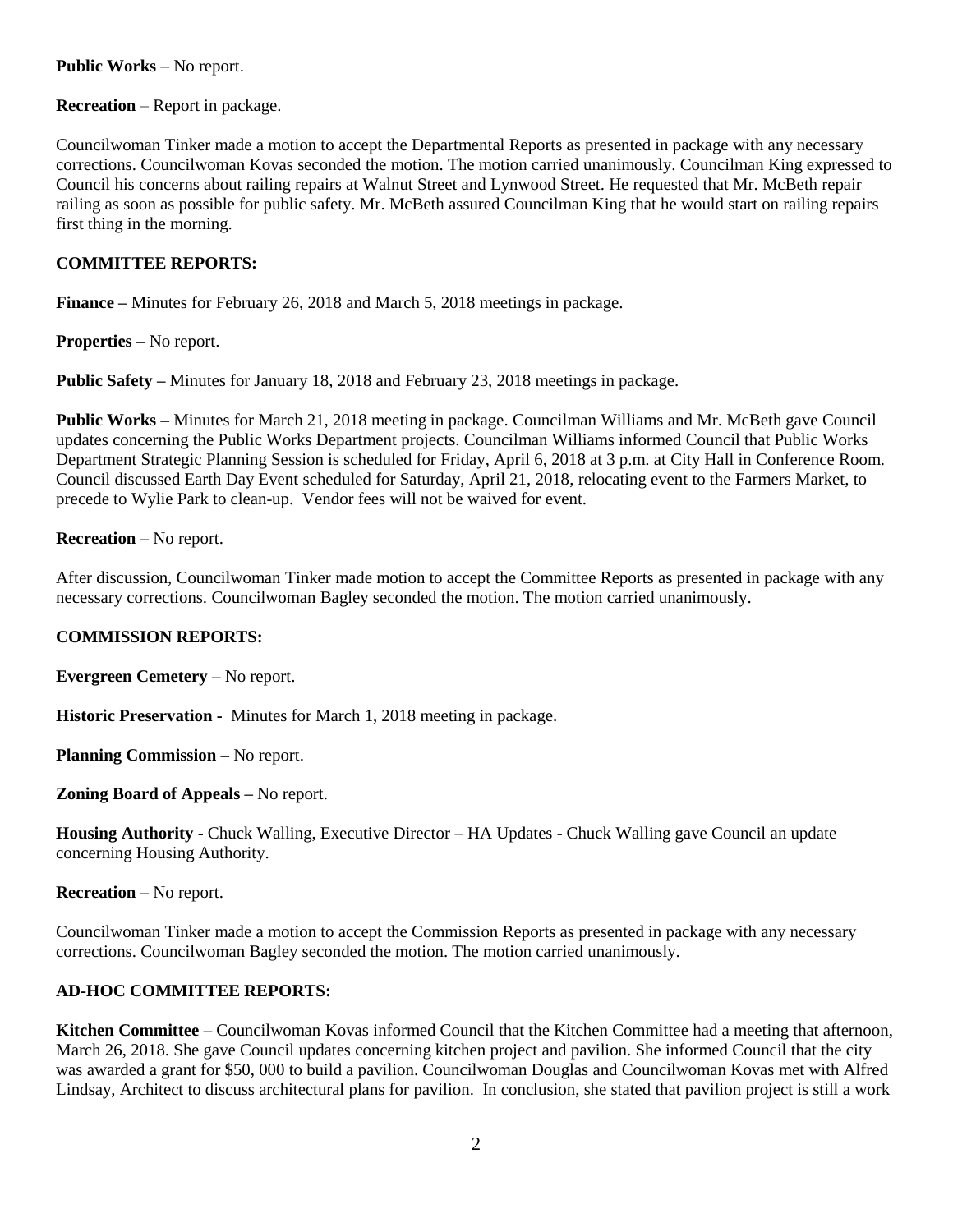in progress and Council will receive a proposal soon. Councilwoman Douglas informed Council that architectural fees are included within the grant.

**Economic Development Committee** – Councilwoman Bagley reported that the Economic Development have no reports; however, she informed Council that a meeting has been scheduled for Thursday, March 29, 2018 at 4 p.m.

No motion was taken by Council. Council received reports as information.

# **NEW BUSINESS:**

**Community Concerns** – Councilman Williams - Councilman Williams thanked Council for attending Harvest Call Ministries dedication of the homes completed in the city and county. He gave Council highlights from event and provided updates concerning Harvest Call Ministries projects. He extended a thank you to Harvest Call Ministries for their contributions towards the Chester community. He advised Council to continue to help support their efforts to bring better housing into Chester. Councilman Williams extended a special thank you to Evan Hughes who provided him with the contact information for donor from Rock Hill, South Carolina. Councilman Williams informed Council that the donor is God focused and conducts his business on the principals of Christ.

Councilwoman Douglas gave Council information concerning grant workshop she attended and she informed Council that Opportunity Zone has moved to the US Treasure.

# **UNFINISHED BUSINESS:**

**Strategic Planning Session and Facilitator** – Councilman Williams – Councilman Williams expressed his concerns about the Strategic Planning Session and Mr. Pope, Facilitator. Carla Roof reported to Council that Mr. Pope informed her that he would not be available for the next six months to facilitate the Strategic Planning Sessions. Mrs. Roof and Council discussed candidates to facilitate Strategic Planning Sessions and dates for session.

**Utilities and Franchise Fees** – Councilman King informed Council that he had put item on agenda for discussion; however, he would like to table item until next meeting to receive more information.

**Audit** - Councilman King – Councilman King expressed to Council his concerns about city audit. He asked Council to vote on getting an independent audit. A CPA is needed that is not affiliated with Council. No action was taken by Council.

**Commission Appointments** – Councilwoman Kovas – Councilwoman Kovas made a motion to nominate Susanne Strickland Nazian to the Evergreen Cemetery Commission. Councilwoman Bagley seconded the motion. The motion carried unanimously.

Councilwoman Douglas made a motion to nominate Alfred Lindsay to the Historic Preservation Commission. Councilman Williams seconded the motion. The motion carried unanimously.

**Elected Officials Annual Conference** – Carla Roof – Mrs. Roof gave Council updates concerning Elected Officials Annual Conference. Mayor Caldwell advised Council to contact Mrs. Roof this week if they plan to attend the conference in July.

#### **EXECUTIVE SESSION:**

**Contractual Matter – Administrator Department - Personnel & Contractual Matter – Inmate Housing – Attorney Edwards -** Mayor Caldwell stated that Council needs to convene into Executive Session to discuss a Contractual Matter – Administration Department - Personnel and Contractual Matter – Inmate Housing – Attorney Edwards. Councilman King made a motion that Council convene into Executive Session. Councilwoman Tinker seconded the motion. The motion carried with Mayor Caldwell opposing. Council convened into Executive Session at 7:53 p.m.

At 8:16 p.m. Councilman King made a motion that Council reconvene from Executive Session. Councilman Killian seconded the motion. The motion carried unanimously. Mayor Caldwell stated that while Council was in Executive Session they discussed a